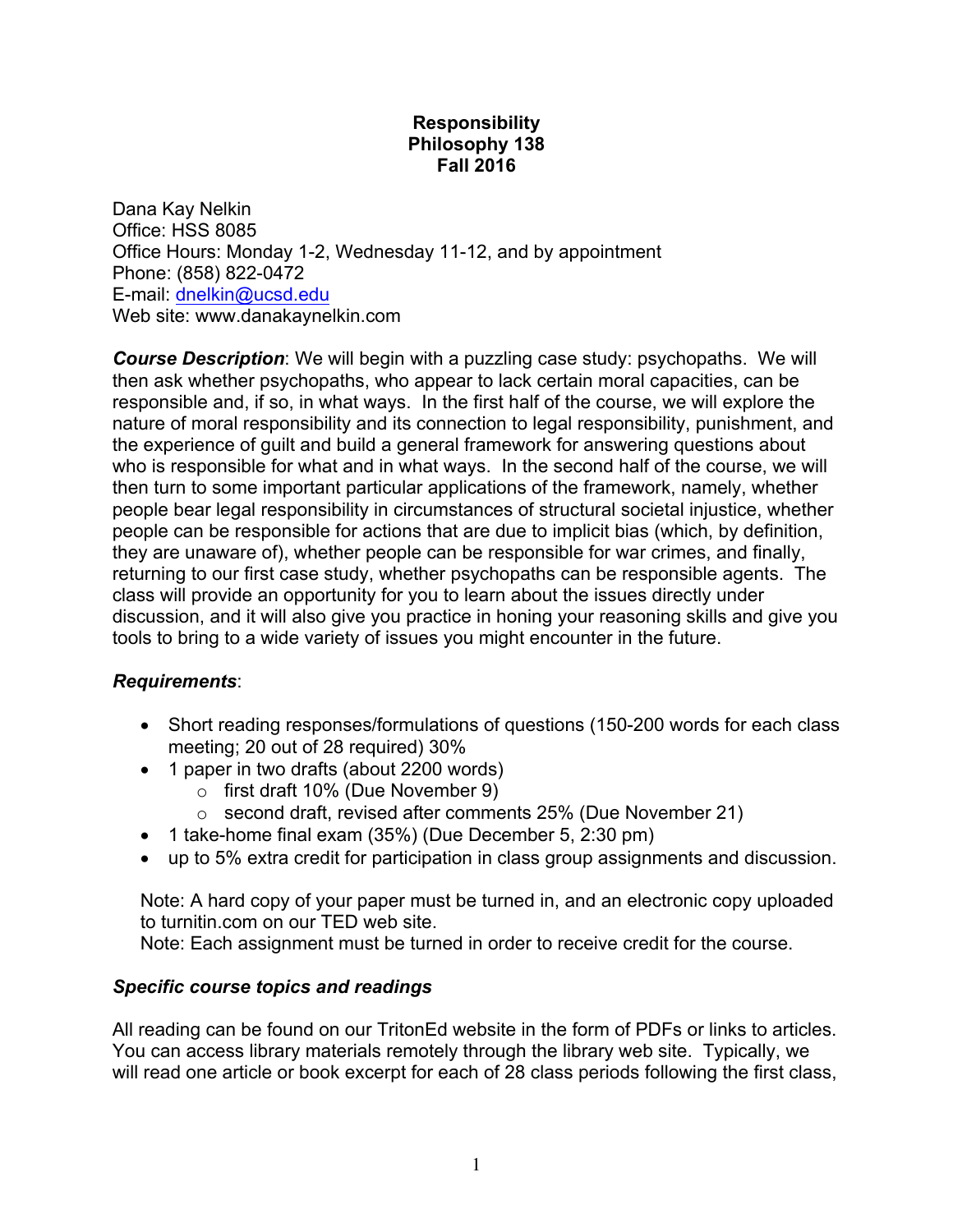and you can find the order of readings below. If there is any change, I will be sure to let you know in class and on our class web site.

#### **A. Moral Responsibility: A Case Study and An Introduction to the Conceptual Landscape**

- 1. Gary Watson, The Trouble With Psychopaths (pp. 307-316)
- 2. Gary Watson, The Trouble With Psychopaths (pp.316-323)
- 3. John Martin Fischer and Mark Ravizza, *Responsibility and Control* (excerpts)
- 4. Susan Wolf *Freedom Within Reason*, chapter 4
- 5. Angela Smith, "Responsibility as Answerability"
- 6. Dana Kay Nelkin, "Difficulty and Degrees of Praiseworthiness and Blameworthiness"

## **B. Moral and Criminal Responsibility**

- 7. H.L.A. Hart "Legal Responsibility and Excuses"
- 8. Michael Moore, Placing Blame, chapter 13 (Choice, Character, and Excuse)
- 9. David O. Brink and Dana K. Nelkin, "Fairness and the Architecture of Responsibility"

## **C. Responsibility and Punishment**

- 10.Michael Moore, *Placing Blame*, chapter 2
- 11.Herbert Morris "Persons and Punishment"
- 12.Warren Quinn "The Right to Threaten and the Right to Punish"
- 13.Derk Pereboom *Free Will, Agency, and Meaning in Life*, chapter 7

## **D. Desert, Punishment, and Guilt**

- 14.Gilbert Harman, "Guilt-Free Morality"
- 15.Michael McKenna, "Punishment and the Value of Deserved Suffering"
- 16.Randolph Clarke, "Moral Responsibility, Guilt, and Retributivism"

## **E. Responsibility and Structural Injustice**

- 17.Gary Watson, "A Moral Predicament in the Criminal Law"
- 18.Tommie Shelby, *Dark Ghettos: Injustice, Dissent, and Reform*, chapter 7

## **F. Responsibility, Implicit Bias, and "System 1" Conduct**

- 19.Jules Holroyd, "Responsibility for Implicit Bias"
- 20.Neil Levy, "Implicit Bias and Responsibility: Probing the Data"
- 21.Holly Smith, "Dual Process Theory and Moral Responsibility"

# **G. War Crimes**

- 22.John Doris and Dominic Murphy, "From My Lai to Abu Ghraib: The Moral Psychology of Atrocity"
- 23.Matthew Talbert and Jessica Wolfendale, "War Crimes: Causes, Excuses and Blame"